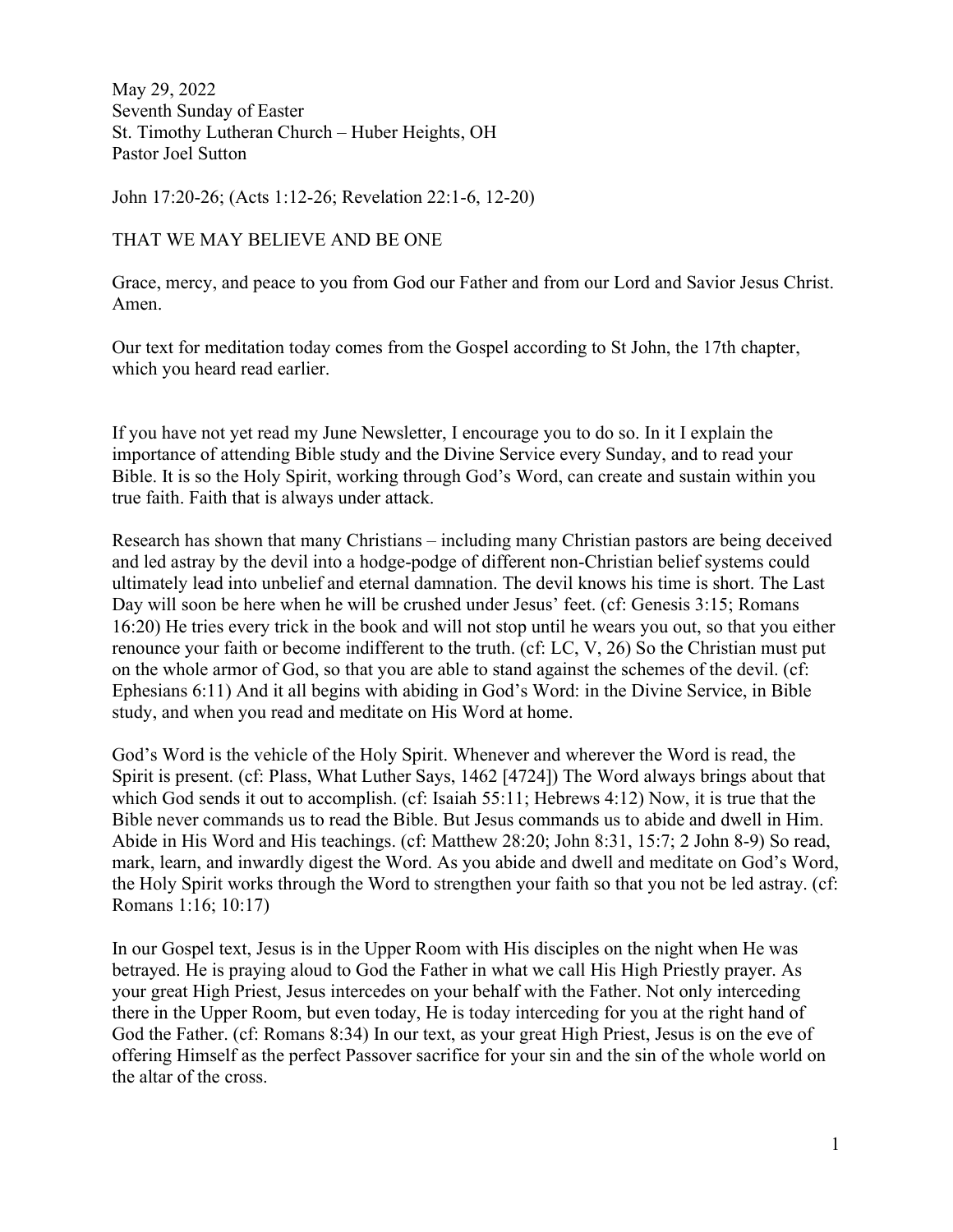His High Priestly Prayer is longest of Jesus' recorded prayers in Scripture. We only hear one portion of the prayer in each year of our three-year lectionary rotation. Today's portion is the final portion. In the first portion, Jesus prays that God's will be done and that both Father and Son be glorified in His work of salvation on the cross. He prays for all His disciples who have received His Word and come to faith in Him. (cf: (John 17:1-11)

In the second portion of the prayer, Jesus prays that His disciples would be kept in God's name, have the fullness of the joy of Christ, be kept safe and secure from the evil one, and be sanctified in the truth of God's Word. (cf: John 17:6-19)

As I said, our text today is the final portion of Jesus' prayer. When He finishes these words He will lead His disciples from the Upper Room, across the brook Kidron, and into the Garden of Gethsemane (cf: John 18:1) where He will be betrayed, arrested, led away to be whipped and beaten, and nailed to the cross. He knows it is coming. He's just hours from suffering the most pitiful and painful death anyone would ever face. What does He pray for? He prays for you and me and believers of all times.

If our text were your prayer or mine, we might have prayed for an alternate plan of salvation, or an escape path, or that God would relent and change His mind. We might have prayed that the coming pain be diminished in some way, or that death come quickly without all the agony and suffering. But that isn't what Jesus' prayed for. Jesus prayed:

"I do not ask for these only, but also for those who will believe in me through their word,  $^{21}$  that they may all be one, just as you, Father, are in me, and I in you, that they also may be in us, so that the world may believe that you have sent me." (John 17:20–21)

When Jesus says "these only," He is referring to the disciples reclining with Him at the table. But when He goes on to pray for "... *those who will believe in me through their word*," "... those who will believe" is you and me and all who are not eyewitnesses to His death and resurrection. He is praying for all who in the future would *hear* or *read* the *truth* of the disciple's eyewitness testimony recorded in Holy Scripture and come to lifesaving faith, that they be sanctified in the Father's truth and "that they may all be one" (John 17:21) following the perfect pattern that Jesus and the Father have had from eternity.

Two thousand years ago, Jesus looked into the future and saw you and me dead in our trespasses and prayed that we all be one, united in the Truth of His Gospel. He prayed that you know that the Father loves you every bit as much as He loves His own Son. So much love that He bought you out of hell with the price of Jesus' precious blood and His innocent suffering and death. You are His because the Holy Spirit has created faith within you through God's Word of Truth.

Apart from the Word there is no Holy Christian Church because there is no faith apart from the Word. The Christian Church is all who have faith created by the Holy Spirit working through God's Word… the Spirit inspired Word recorded by the prophets and apostles. (cf: 2 Peter 1:21) The Word is the very means and the root of faith.

As Jesus prayed for oneness, He knows it would not last long among sinful people living in a sinful world. In our first reading this morning the disciples and the women were in "... one accord... devoting themselves to prayer." (Acts 1:14) But it wouldn't be long until the Judaizers were teaching that to become a Christian a Gentile would need to be circumcised and adhere to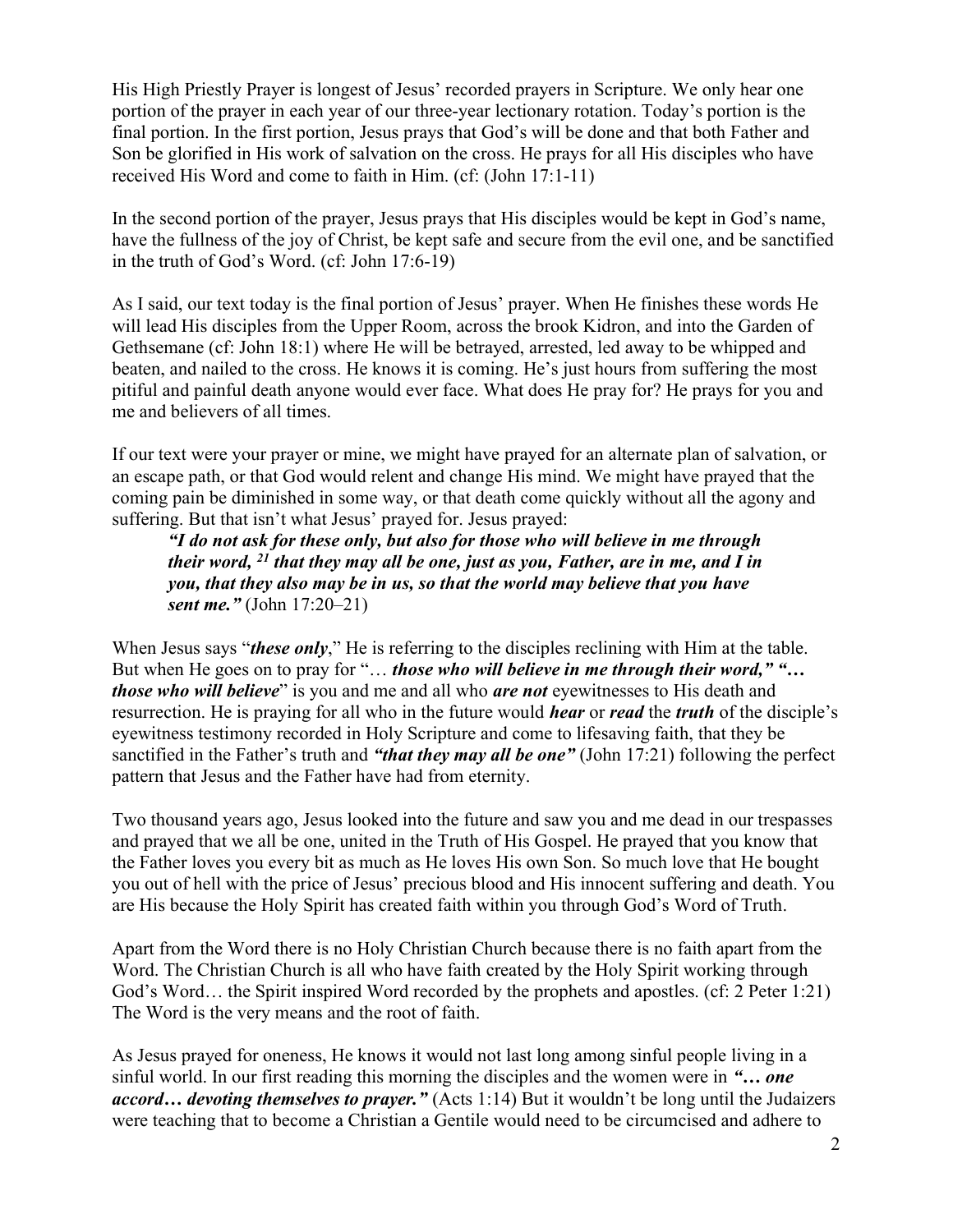other Jewish Laws. (cf: Acts 11:1-3) After that came Gnosticism and Arianism and Nestorianism and Pelagianism and every other kind of "ism."

So much for human oneness. Since the fall in the garden, the devil has been working overtime to deceive and bewitch all men to fall into unbelief. Wolves in sheep's clothing rise up to preach false Gospels of human reason… false Gospels that suit people's passions and tickles the desires of their ears… false Gospels that true oneness is built on putting our doctrinal differences aside and coexist. (cf: 2 Timothy 4:3–4) But we must stand on the truth of God's Word. God, through His prophet Isaiah says:

## "The grass withers, the flower fades, but the word of our God will stand forever." (Isaiah 40:8)

In our Epistle text, the Spirit, through the Revelation according to St John, warns not to add or subtract from His revelation of prophesy. For those who do will suffer the wrath of God, and lose their share in the tree of life and in the holy city in heaven. (cf: Revelation 22:18-19) St Paul said that anyone who would distort the gospel of Christ, even if that person would be Paul himself or an angel from heaven – "let him be cursed." (cf: Galatians  $1:6-9$ )

It is not Jesus' desire that we create false unity and oneness for unity and oneness' sake. No, He provides us the precise formula by which the Holy Spirit creates oneness. He says:

 $19$  Go therefore and make disciples of all nations, baptizing them in the name of the Father and of the Son and of the Holy Spirit,  $^{20}$  teaching them to observe all that I have commanded you." (Matthew  $28:18-20$ )

Oneness isn't created by man. Oneness isn't something that's acquired by means negotiation and agreeing to compromise. This oneness is in opposition from the world and resembles the Oneness of our Triune God. (cf: Lenski, The Interpretation of St. John's Gospel, 1155) In our text Jesus is praying:

"… that they may all be one, just as you, Father, are in me, and I in you… that they may be one even as we are one… … that they may become perfectly one…" (John 17:21-23)

Oneness is created by God. Just as God the Father is one with his Son, all who believe are made one with the Father and the Son when they believe in the Son – and – all who believe are members of the one body of Christ, and are attached to each other. This oneness is created and given by God by means of baptizing and teaching all that Jesus has commanded, the truth of God's Word. Oneness is created by Jesus' life, death, and resurrection, reconciling all mankind to God. You were once an enemy of God but, by faith, for the sake of Jesus, you are part of God's family. St Paul calls it:

".... the unity of the Spirit in the bond of peace. <sup>4</sup> There is one body and one Spirit—just as you were called to the one hope that belongs to your call—  $^5$  one Lord, one faith, one baptism, <sup>6</sup> one God and Father of all, who is over all and *through all and in all.*" (Ephesians  $4:2-6$ )

As brothers and sisters in Christ, we gather in the divine service for Word and Sacrament. We hear the truth of God's Word and partake of Jesus body and blood for the forgiveness of sins. When we commune together, we confess our oneness in faith and our oneness in Christ Jesus. St Paul writes: